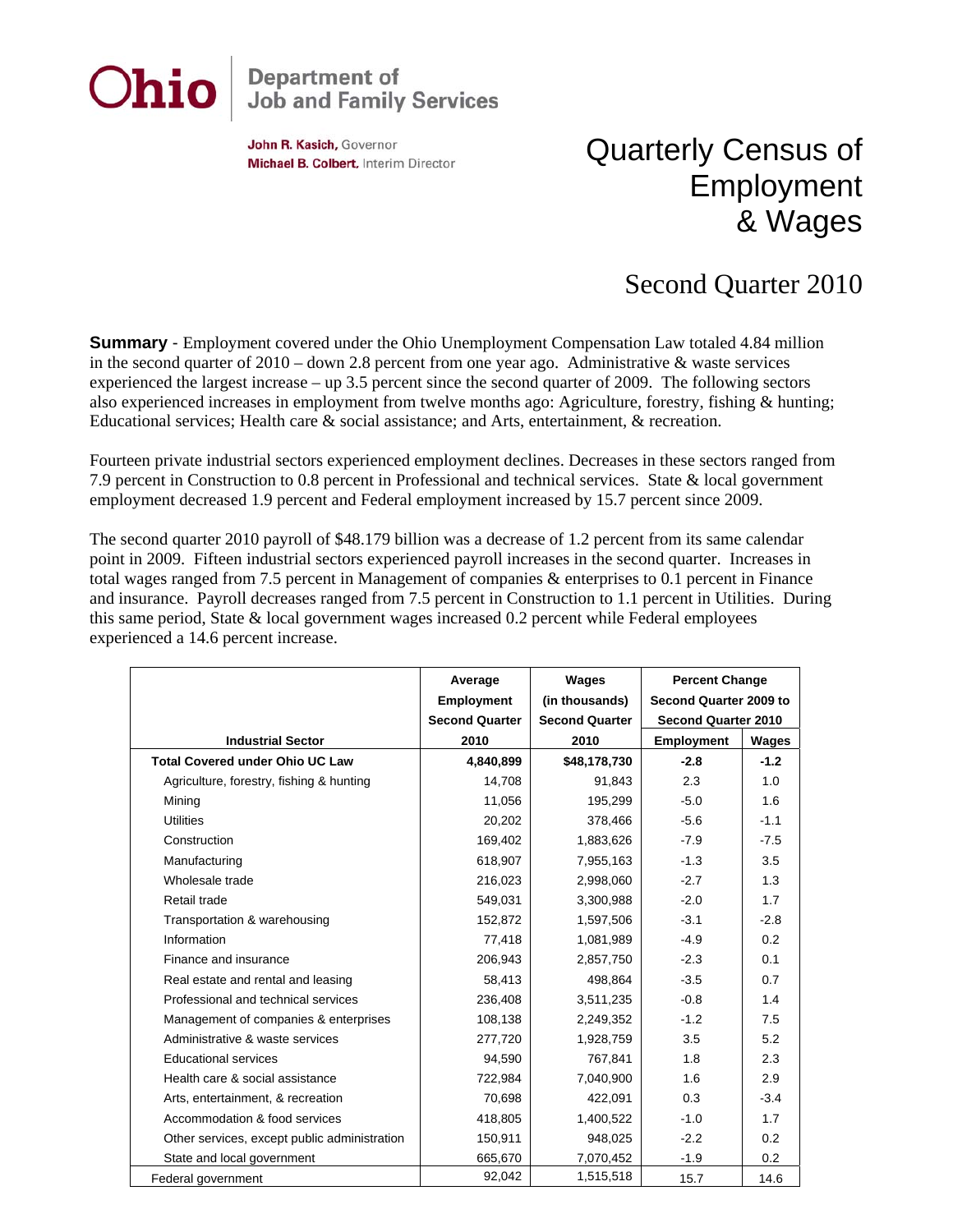None of Ohio's ten largest counties experienced employment increases from their second quarter 2009 levels. Declines from one year ago range from 4.2 percent in Hamilton County to 0.3 percent in Butler County.

Butler County experienced the only payroll increase since 2009 – up 4.0 percent. Payroll losses since the second quarter of 2009 ranged from 2.7 percent in Montgomery County to 0.4 percent in Lucas County.

|                                        | Average<br><b>Employment</b><br><b>Second Quarter</b> | Wages<br>(in thousands)<br><b>Second Quarter</b> | <b>Percent Change</b><br>Second Quarter 2009 to<br><b>Second Quarter 2010</b> |        |
|----------------------------------------|-------------------------------------------------------|--------------------------------------------------|-------------------------------------------------------------------------------|--------|
| County                                 | 2010                                                  | 2010                                             | <b>Employment</b>                                                             | Wages  |
| <b>Total Covered under Ohio UC Law</b> | 4,840,899                                             | \$48,178,730                                     | $-2.8$                                                                        | $-1.2$ |
| <b>Butler</b>                          | 136,741                                               | 1,361,097                                        | $-0.3$                                                                        | 4.0    |
| Cuyahoga                               | 668,070                                               | 7,550,407                                        | $-4.1$                                                                        | $-1.8$ |
| <b>Franklin</b>                        | 632,699                                               | 6,892,783                                        | $-3.3$                                                                        | $-1.0$ |
| <b>Hamilton</b>                        | 475,596                                               | 5,646,936                                        | $-4.2$                                                                        | $-2.5$ |
| Lorain                                 | 90,990                                                | 805,519                                          | $-3.2$                                                                        | $-2.3$ |
| Lucas                                  | 196,151                                               | 1,881,826                                        | $-1.2$                                                                        | $-0.4$ |
| Mahoning                               | 94,629                                                | 765,767                                          | $-2.6$                                                                        | $-1.4$ |
| Montgomery                             | 235,650                                               | 2,333,949                                        | $-3.5$                                                                        | $-2.7$ |
| Stark                                  | 147,323                                               | 1,264,441                                        | $-3.2$                                                                        | $-1.6$ |
| Summit                                 | 250,184                                               | 2,504,688                                        | $-2.7$                                                                        | $-2.3$ |
| All other counties                     | 1,912,866                                             | 17,171,317                                       | $-2.0$                                                                        | $-0.7$ |

The chart that follows presents the percentage of Ohio covered employment in each of the ten largest counties and all other counties combined. Ten of Ohio's 88 counties account for more than 60 percent of the state's covered employment.



## **Percentage of Second Quarter 2010 Employment - Ten Largest Counties**